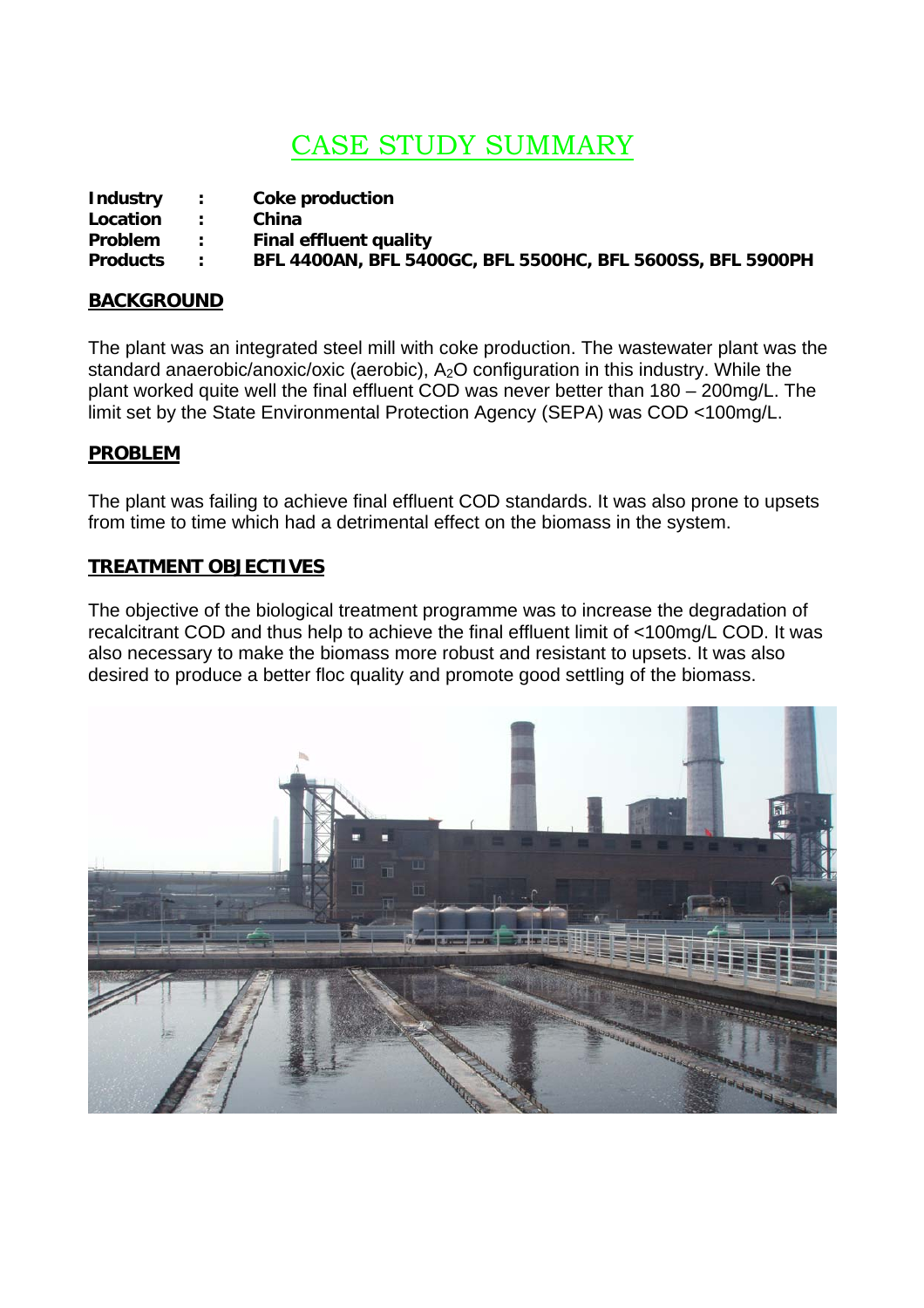### **WASTEWATER TREATMENT SYSTEM**

The wastewater plant deals with an inflow of 120m<sup>3</sup> per hour. The removal of oils is achieved by use of gravity separation followed by dissolved air floatation (DAF). The flow from the balance tanks is split to feed the two sides of the plant. The flow first enters the anaerobic tanks (capacity 2 x 600m<sup>3</sup>) and then the anoxic tanks (capacity 2 x 2,000m<sup>3</sup>) and then to aerobic tanks (capacity 2 x 4,400m<sup>3</sup>). The aerobic tanks are divided into 3 tanks in series. The anaerobic and anoxic tanks have media so that they are attached growth systems. The aerobic tanks are suspended growth systems and operate as an activated sludge system. The flow from the aerobic tanks goes to two separate secondary clarifiers and part of the final effluent is recycled back to the anoxic tanks as a source of nitrate.



## **BIOLOGICAL TREATMENT PROGRAMME**

Following a detailed audit of the plant an agreed treatment programme was initiated which involved optimising the various stages of the treatment process. The sludge age was too long so a gradual sludge wasting programme was introduced to remove some of the old, inefficient biomass. This was followed by an intensive bioaugmentation programme where highly efficient microbial cultures were added following a process of activation and acclimation. This was achieved using on-site activation units where the required products were prepared so that they were highly active and producing the required degradative enzymes and biosurfactants before being dosed to the system in order to maximise their beneficial effect.